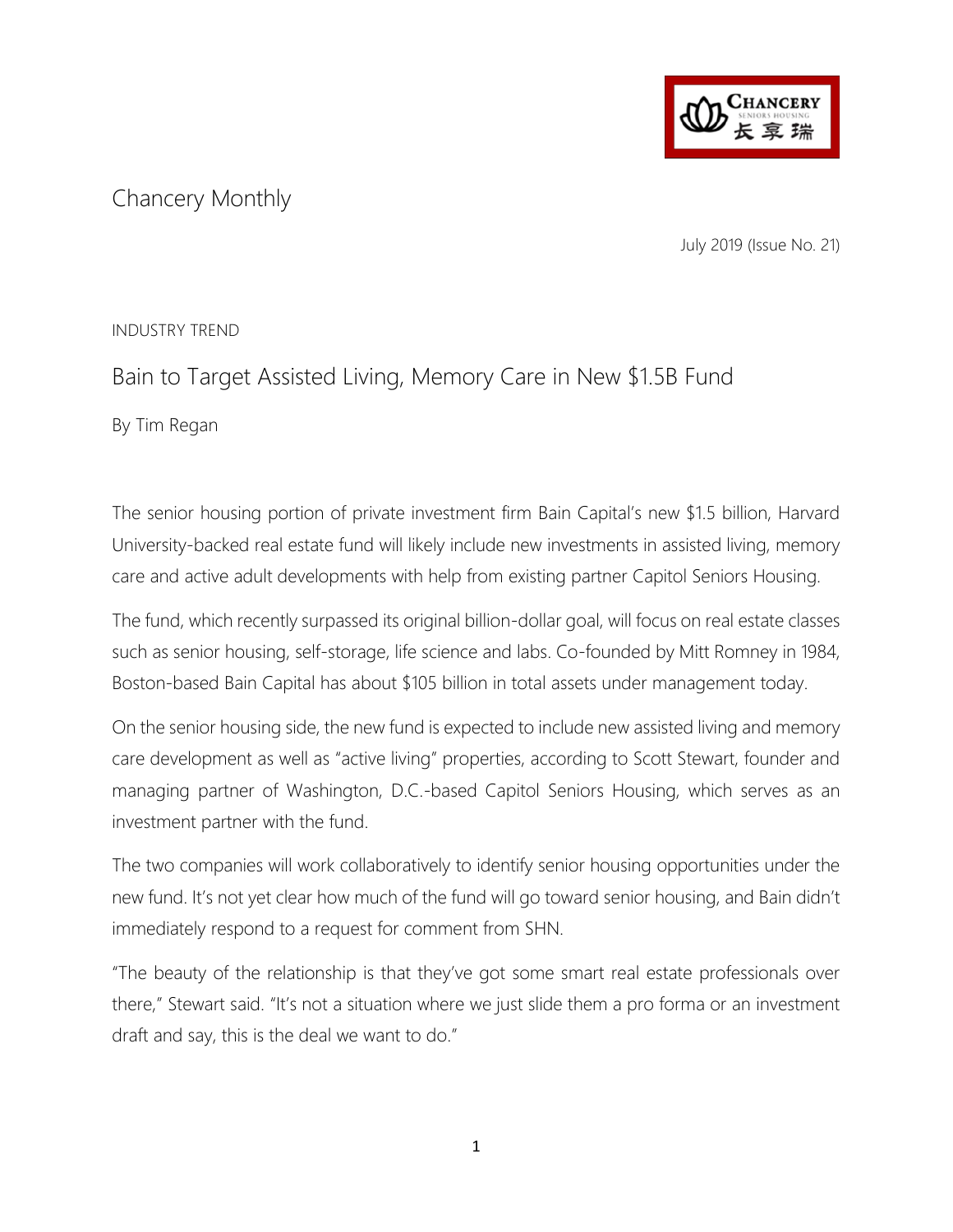

Capitol Seniors Housing's relationship with the private equity firm is not new. Bain inherited the relationship in 2017 when Harvard Management Company agreed to spin out its 22-member real estate team to the private equity firm.

Capitol first began working with the Harvard Management Company in 2010 and completed numerous projects with it over the years. The company opened six communities this summer, all of which started with Harvard Management Company and finished with Bain.

Capitol has grown steadily during that time, with 38 operational communities today, four under construction and four more in pre-construction throughout the U.S.

Bain Capital isn't Capitol Seniors Housing's only capital partner, as the company also works with The Carlyle Group, a private equity firm that's also based in D.C. Along with Bain and Carlyle, Capitol has acquired or developed more than 100 senior housing communities, representing the deployment of \$2.5 billion in investment capital over 15 years.

#### Source:

https://seniorhousingnews.com/2019/07/12/bain-to-target-assisted-living-memory-care-in-new-1-5bfund/

#### PROJECT UPDATE

#### Stony Plain Project Update

Stony Plain Active Adult Lifestyle Community is located just west of Edmonton, Alberta. When complete, the residence will be a 6-storey apartment building with 83 Active Adult Lifestyle Community suites. It will offer In-suite 24-hour emergency call systems, a recreation facility, housekeeping, laundry services, onsite management and maintenance. A main floor of commercial and retail space will provide residents with easy access to amenities such as a doctor's office, pharmacy, bistro or coffee shop.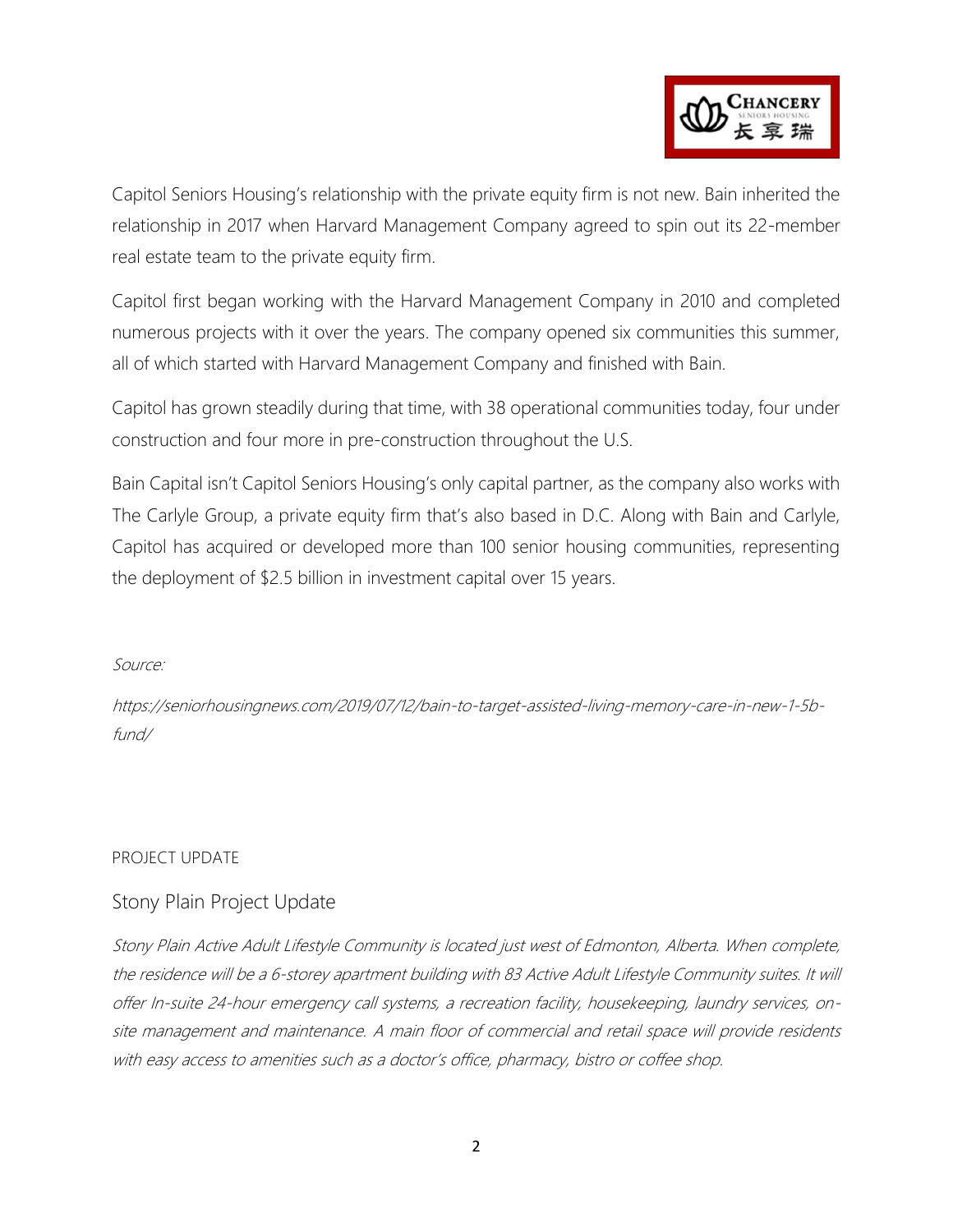

1. The columns and walls are up and ready on the second floor, and the workers are continuing with the shoring on the third floor as we speak.

2. A significant amount of work has been done on the pre-built wall sections, which will be installed starting mid-July 2019.

3. We have cleared all conditions precedent for the draw of the senior and mezzanine loan, and the mezzanine lender provided their funding to our project on July 10, 2019!

4. 58 deposits for the suites have been received to date and the developer will continue with the open houses in the coming season.



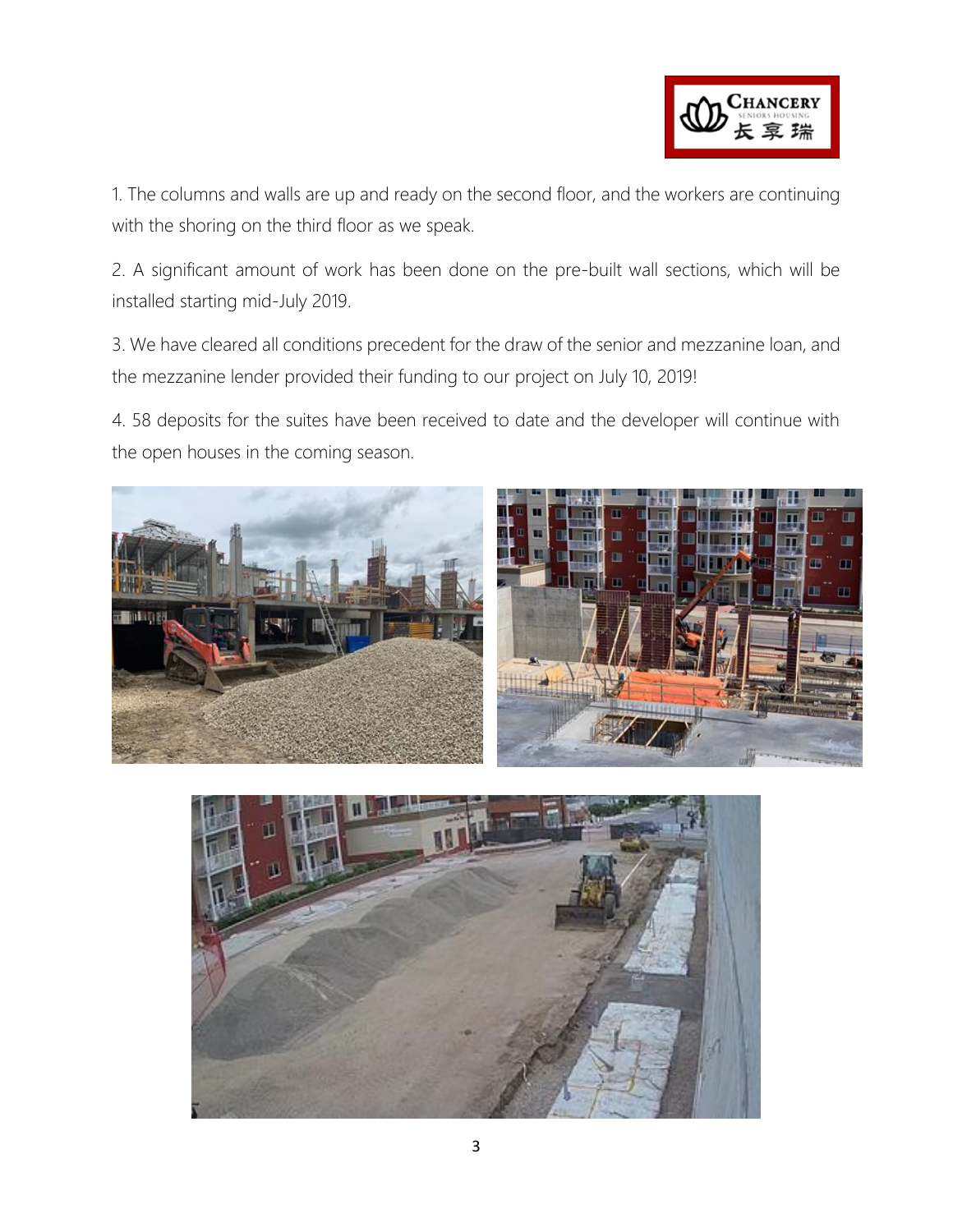

### Surprise Project Update

Chancery is partnered with long time Suske Capital partner, Avenir Senior Living, in the development of this 32-bed geriatric behavioral hospital in Surprise, Arizona.

The Surprise Behavioral Hospital will benefit from its proximity to Surprise Memory Care, which is located on the adjacent land. The Surprise Memory Care community will provide referrals to the hospital, and the hospital will allow for higher level of care for the existing residents of Surprise Memory Care.

We would like to share with you the exciting news that the hospital received its license on April 23, 2019 and has been open for patients since May 6, 2019!

From the grand opening to the end of May 2019, the hospital has recorded an average daily occupancy of 3.7 beds which led to a total revenue of US\$93,588 and a total expense of US\$164,616.30, resulting in a net operating income ("NOI") of -US\$71,058.39.

We are extremely happy with the progress as the hospital continues to exceed our expectations with respect to occupancy, revenue and profit margin. The management team and staff at the hospital are working hard towards stabilizing the facility and we have every confidence in their ability to achieve it.

UPCOMING PROJECT

Grandview Retirement Residence

Project Summary

- Located in downtown Hamilton, Ontario, adjacent to the affluent Stoney Creek neighborhood. Central location with access to retail, restaurants, parks and health care providers.
- Designed to provide seniors with accommodation in a beautiful neighborhood with a host of services and amenities